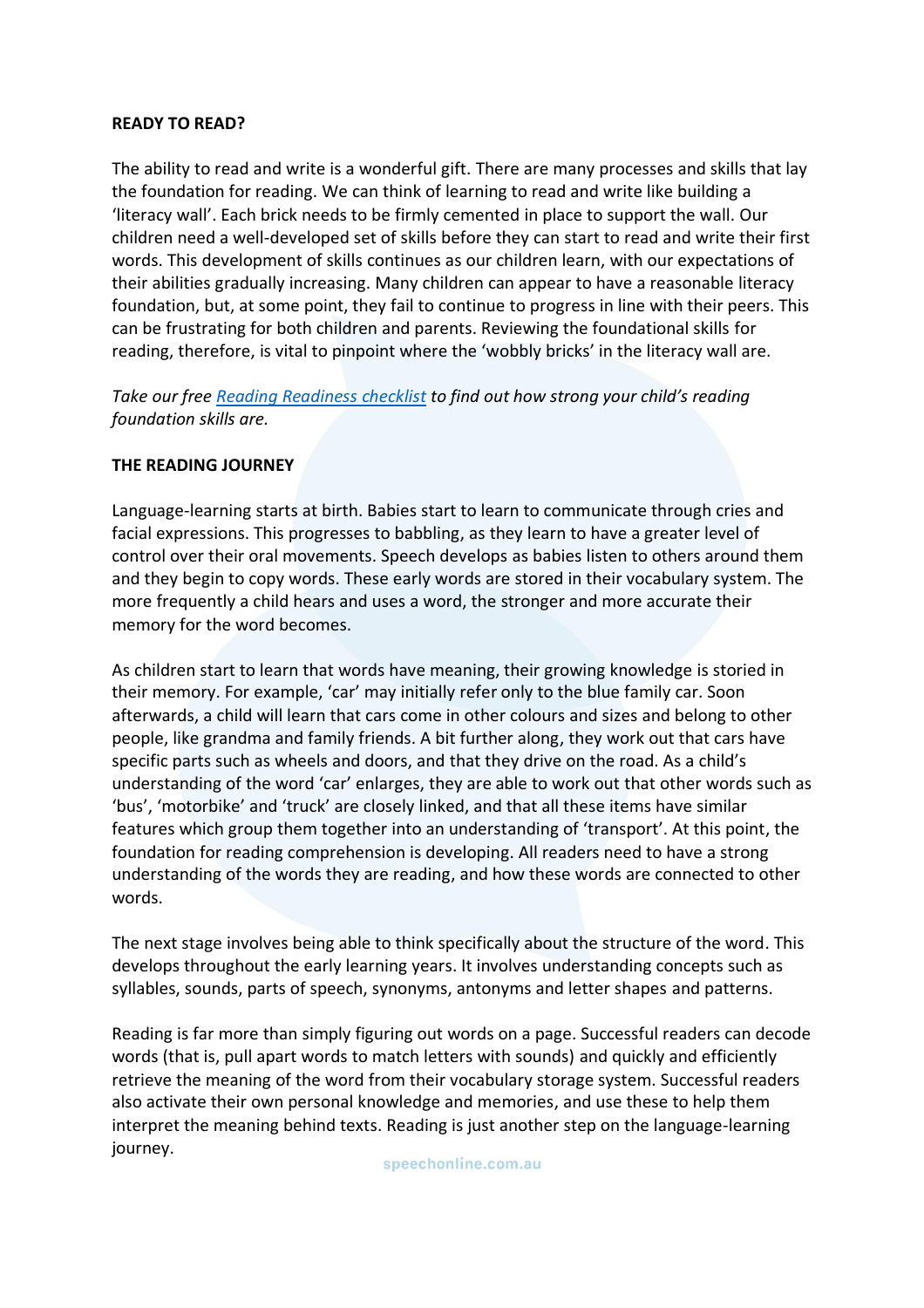# **THE ORAL – LITERATE CONTINUUM**

Hopefully you are beginning to see that reading is not simply a new, isolated skill that we teach children once they start school. Reading requires many years of learning the foundational, pre-literacy skills.

When taking a long-term view of reading, it is helpful to consider the concept of the Oral-Literate Continuum. Imagine a straight line representing your child's language development. One end represents their first words and early years of 'learning to talk'. From here you can start to plot their oral language development in terms of first babbling sounds, first words, two-word phrases, short sentences, more complex sentences, and verbal story telling.

As our children prepare for school, we can expect their language to become more adult-like, and that they can use their oral language to talk about more abstract ideas and concepts. They will be able to talk *about* language, and they will begin to recognise letters. This sets them on the path towards more formal reading.

In the first year of schooling, children will learn to read and write short sentences and use these to tell stories. Progressing through the school years, they will start to read cartoons, novels, workbooks, and other texts. Their writing will become more complex and they will be able to write reviews, reflections, creative and persuasive pieces. Their progress in writing will usually coincide with their developing spoken language skills.

Moving on to more academic pursuits, a young person's language will grow to accommodate more subject-specific vocabulary. There will be a greater sophistication in their writing, and they will be reading higher academic material.

| literacy wall                               |                       |                              |                      |                                             |               |                 |
|---------------------------------------------|-----------------------|------------------------------|----------------------|---------------------------------------------|---------------|-----------------|
| Learning to talk<br><b>Talking to learn</b> |                       |                              | Learning the symbols |                                             | Adding to the |                 |
| and sentences Telling stories               |                       |                              | Spelling             | Writing                                     |               | <u>language</u> |
| written                                     |                       |                              |                      |                                             |               |                 |
| First words                                 |                       | and problem solving          | Reading              |                                             |               | spoken and      |
|                                             |                       | Highly literate              |                      |                                             |               |                 |
|                                             |                       | Using language for reasoning |                      | Decoding                                    |               | competency      |
| <b>Babbling</b>                             | More complex language |                              |                      | Reading to learn<br>Writing with increasing |               |                 |
|                                             |                       |                              |                      |                                             |               |                 |

Becoming a fluent reader is the top row of bricks in the literacy wall. The wall is built higher and higher as we become more competent readers. The height of our literacy wall depends on our immersion in the literate world. We build an additional course of bricks as we learn new words, read a wider variety of literature, and pursue further knowledge in academia.